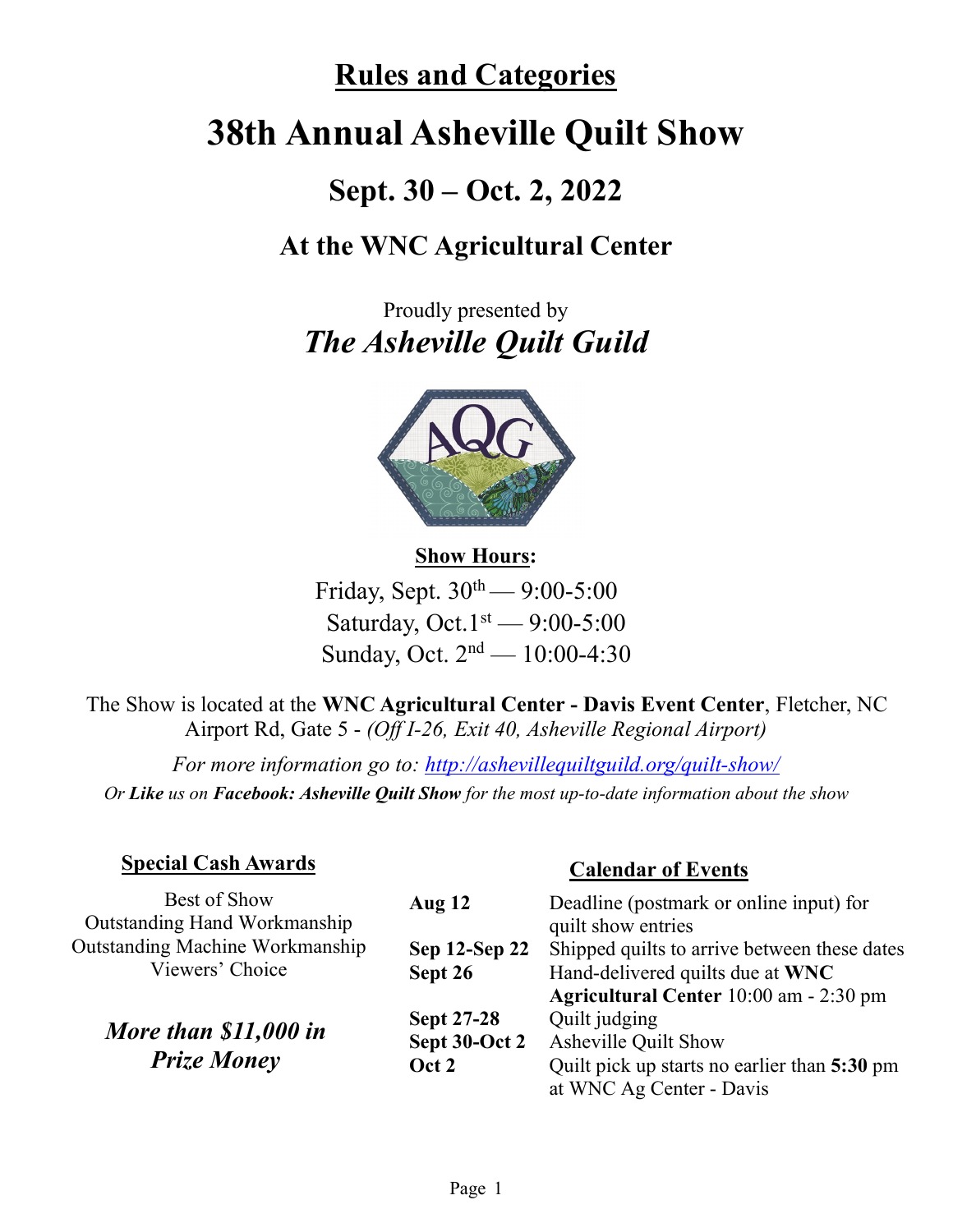## **2022 Asheville Quilt Show: Rules**

The quilts in this show are not juried and are accepted on a **first come, first served basis and are limited to the first 375 quilts** submitted by **August 12, 2022.** The submission date for online entries is the date of input as determined by the computer system and the submission date for manual entries is the postmark date.

- **1.** The maker(s) of a cloth quilt is eligible to enter. If a group submits a quilt entry, one person must complete and sign the entry form on behalf of the group (the *submitting entrant*) and, if the quilt receives a cash award, the check will be made payable to the *submitting entrant*. In all categories, only one ribbon is given per award.
- **2**. All entrants receive one complimentary admission to the show.
- **3**. Entries for categories 1-18 must have been completed after **1/1/2018** and not previously entered in the Asheville Quilt Show.
- **4. Limit of two (2) entries per entrant, one (1) entry per category.** This includes the Display Only Category #19. **Members may enter 3 entries if the third entry is in Category 17, AQG Member Category.**
- **5.** The entry fee is **\$15** per quilt for online entries and **\$20** per quilt for manual entries **except** for current members of the Asheville Quilt Guild (AQG) and Junior Quilter entrants.
- **6**. **All quilts must have a sleeve** with an opening of **four (4) or more inches** sewn to the top back of the quilt. The sleeve must have 1/4-1/2" of ease between the outer edge of the sleeve and the quilt back. **Exception**: Sleeves on Miniatures must be at least **2 inches** with 1/4-1/2" of ease. The hanging sleeve must be **SEWN** (not pinned) to the quilt **prior to submission of the quilt to the show**. Quilts not in compliance with this rule will **NOT** be accepted. *(Note: Top of*  the sleeve should be at the top of the quilt no matter how long the quilt is. If the quilt has a side that is longer than 93" *and the quilt design is flexible, place the sleeve on the side that is longer than 93".)*
- **7**. Entry must have a label on the back with the quilt name, maker's name and address (city and state). This label must have a temporary cover attached with safety pins or **preferably** blue painter's tape.
- **8.** Odd-shaped quilts and quilts with multiple panels must be mounted on black fabric containing a sleeve (see Rule 6). The top portion of these quilts must be sewn securely to the black fabric. The bottom portion should be loose so the judges can examine the back of the quilts. (Quilts with multiple panels hanging side-by-side horizontally may be mounted to a single black sleeve.)
- **9.** Entry must have three (3) layers (top, middle, and backing). Entry must be quilted, not tied, with the following exceptions: Junior Quilter Category, crazy quilts, yo-yo quilts, and cathedral windows quilts. Quilting is defined as a running stitch that passes through top, middle layer, and backing.
- **10.** Quilts made from kits are not eligible for entry, except in Category 19 Display Only. Kits are defined as patterns, fabrics, threads, and/or quilting designs packaged as a unit for sale. Kits also include Block of the Month programs where the block fabric is supplied by the vendor.
- **11.** Quilts that require special handling will not be accepted. The determination of whether or not your quilt meets the "special handling" criteria will be made by AQG Quilt Show Committee members upon delivery of your quilt. Examples of quilts requiring special handling include, but are not limited to, the following:
	- A quilt that is not able to be stacked and/or folded with other quilts without potential damage to that quilt or any other quilt in the show.
	- A three-dimensional quilt that has pieces that extend more than  $\frac{y}{x}$  above the surface of the quilt may be disqualified due to the special handling rule, particularly if those extensions are sharp, jagged and/or very large.
	- A quilt containing rigid frames, rods, or mounting devices. No special lighting may accompany quilts. No rods may be sewn into the sleeves of quilts.

If you have a question as to whether your quilt would meet these special handling criteria, please contact *Laura Moore* at [quiltentriesAQG@gmail.com](mailto:quiltentriesAQG@gmail.com) prior to submitting your entry.

- **12**. Your quilt must **NOT** have any strong odors, e.g. smoke, perfume, mothballs, etc. since it will be stacked with other quilts. Any strong odors (as determined by the AQG Quilt Show Committee members upon delivery of your quilt) may result in immediate disqualification. Quilts also should be free of pet hair.
- **13**. If you wish to sell your quilt during the show, please state sale price on the entry form. AQG retains a 20% commission and will handle the sale. Ribbons awarded to quilts sold remain the property of the quilt entrant.
- **15.** All entries must hang for the duration of the show. NO exceptions.
- **16.** Upon submission, the Quilt Show Committee reserves the right to disqualify entries not meeting quilt show rules, a determination made at the sole discretion of AQG. Quilts not in compliance with the rules will be returned to the entrant.